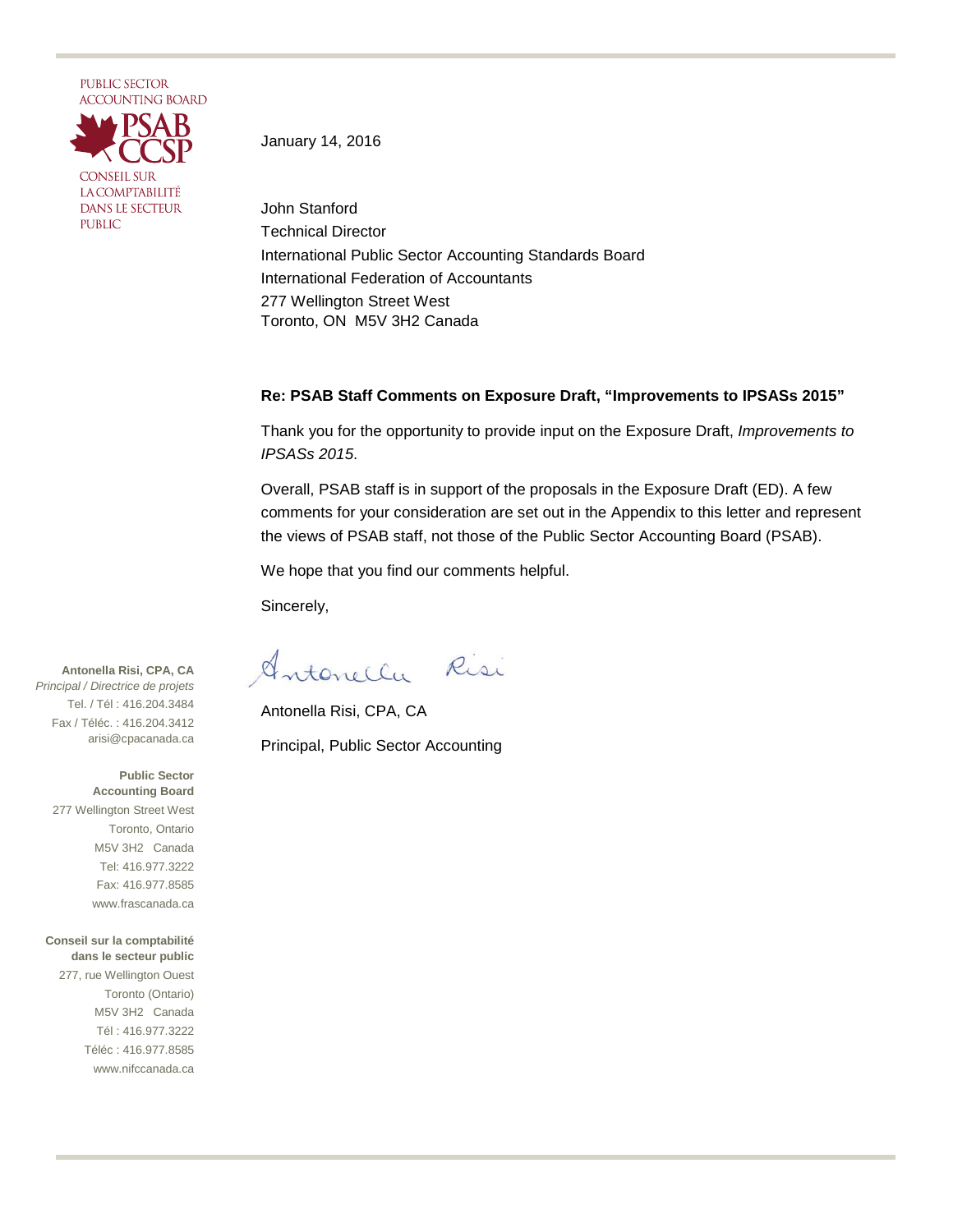# **APPENDIX – COMMENTS FOR CONSIDERATION**

# *Part I: Conceptual Framework Improvements to IPSASs*

# **Overall Comment**

In reviewing this part of the ED, it was noticed that in most cases only two qualitative characteristics are noted, relevance and faithful representation. IPSASB should consider the context of where the original wording came from. If the original wording is due to IASB convergence, it is important to note that the IASB considers relevance and faithful representation as "fundamental" qualitative characteristics. However, IPSASB does not have a similar hierarchy for the qualitative characteristics. As a result, IPSASB may want to consider whether there should also be mention of the other qualitative characteristics as noted in revised IPSAS 3 paragraph 12 which states:

"*In the absence of an IPSAS that specifically applies to a transaction, other event, or condition, preparers shall use their judgment in developing and applying an accounting policy that results in information that is relevant to the accountability and decision-making needs of users, represents faithfully the financial position, financial performance, and cash flows of the entity, meets the other qualitative characteristics and takes account of the constraints on information included in general purpose financial reports.*"

For example, paragraph 44 or IPSAS 1 could be rewritten as follows:

*"An entity changes the presentation of its financial statements only if the changed presentation provides information that is faithfully representative, is more relevant to users, meets the other qualitative characteristics and takes account of the constraints on information, and the revised structure is likely to continue, so that comparability is not impaired. When making such changes in presentation, an entity reclassifies its comparative information in accordance with paragraphs 55 and 56."*

Other paragraphs to consider include the following:

- IPSAS  $1 70$ , 73, 74, 109, 116;
- IPSAS  $20 27(c)$ , 32;
- IPSAS 30 AG7.

## **Amendments to IPSAS 1,** *Presentation of Financial Statements*

Paragraph BC 15 discusses the Board's conclusion not to make changes to the recognition criteria in advance of a more general review. However, based on a review of the amendments made to IPSAS 1, there does not appear to be any amendments pertaining to this. As a result, it is suggested that this paragraph be removed to help avoid any confusions that may arise with retaining it.

## **Amendments to IPSAS 3,** *Accounting Policies, Changes in Accounting Estimates and Errors*

It was noted that the Basis for Conclusions explains the amendments in all the bold paragraphs except for paragraph 14. To be consistent with the other amendments proposed, an explanation for the amendments to paragraph 14 should be provided.

## **Amendments to IPSAS 18,** *Segment Reporting*

In this IPSAS, a discussion of the Qualitative Characteristics which covered just over two pages was deleted. Although the explanation for the removal appears in "Basis for Conclusions" for IPSAS 1, it may be worthwhile